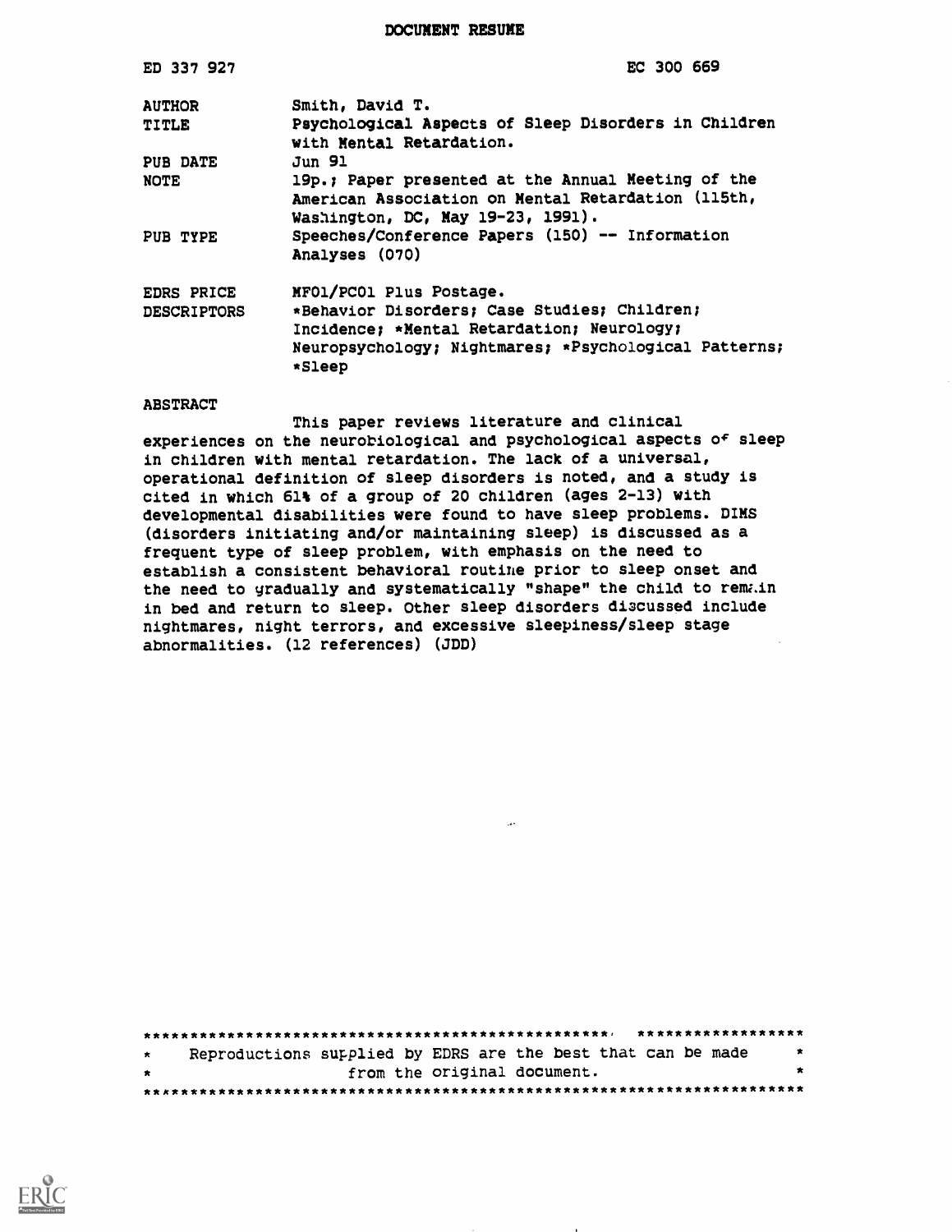U.S. DEPARTMENT OF EDUCATION<br>Office of Educational Research and Improvement EDUCA NAL RESOURCES INFORMATION CENTER (ERIC)

- $\mathbf{r}$ This document has been reproduced as<br>received trom the person or organization originating it
- CI Minor changes have been msde to improve.<br>Internation quality

Points of view or opinions stated in this docu-<br>ment: do: not: necessarily represent: Official<br>OE RI position or policy

 $\bullet$ 

・シ

 $\boldsymbol{\alpha}$ 

# PSYCHOLOGICAL ASPECTS OF SLEEP DISORDERS IN CHILDREN WITH MENTAL

#### RETARDATION

David T. Smith, Ph.D., FAAMR

 $\mathbf{D}$ 

Staff Psychologist

University Affiliated Cincinnati Center for Developmental Disorders

Adjunct Assistant Professor of Clinical Psychology

University of Cincinnati

Juue, 1991

Mailing Address: Psychology Department

University 4ffiliated Cincinnati Center for Developmental Disorders

Elland and Bethesda Avenues

Cincinnati, Ohio 45229

"PERMISSION TO REPRODUCE THIS MATERIAL HAS BEEN GRANTED BY

<u>لمصد</u>  $2a$ <u>m.</u>

TO THE EDUCATIONAL RESOURCES INFORMATION CENTER (ERIC)."

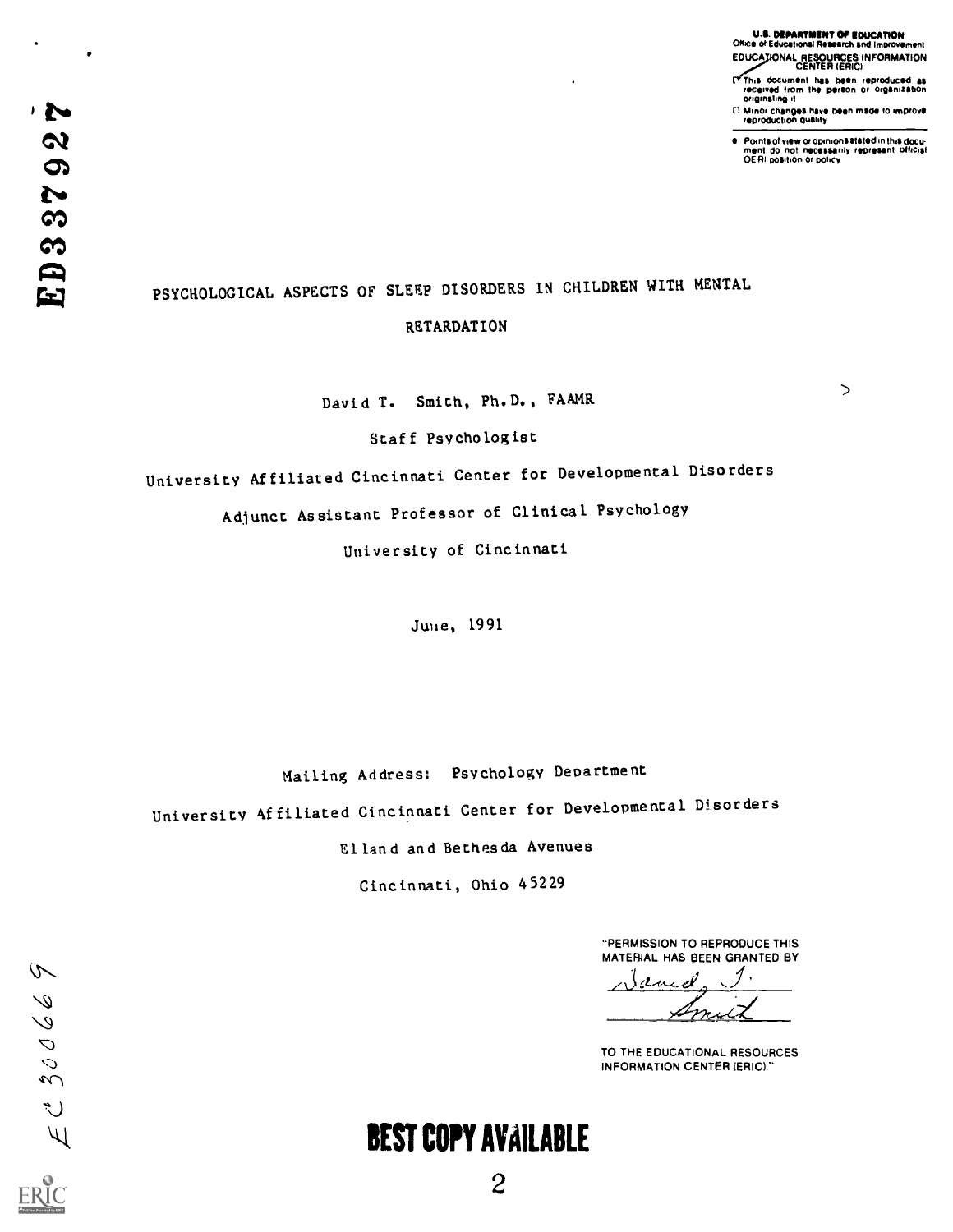Paper presented at the 115th Annual Meeting of the American Association on Mental Retardation

 $\sim$ 



 $\mathcal{L}$ 

 $\mathcal{O}(\mathcal{A})$ 

 $\mathbf{r}$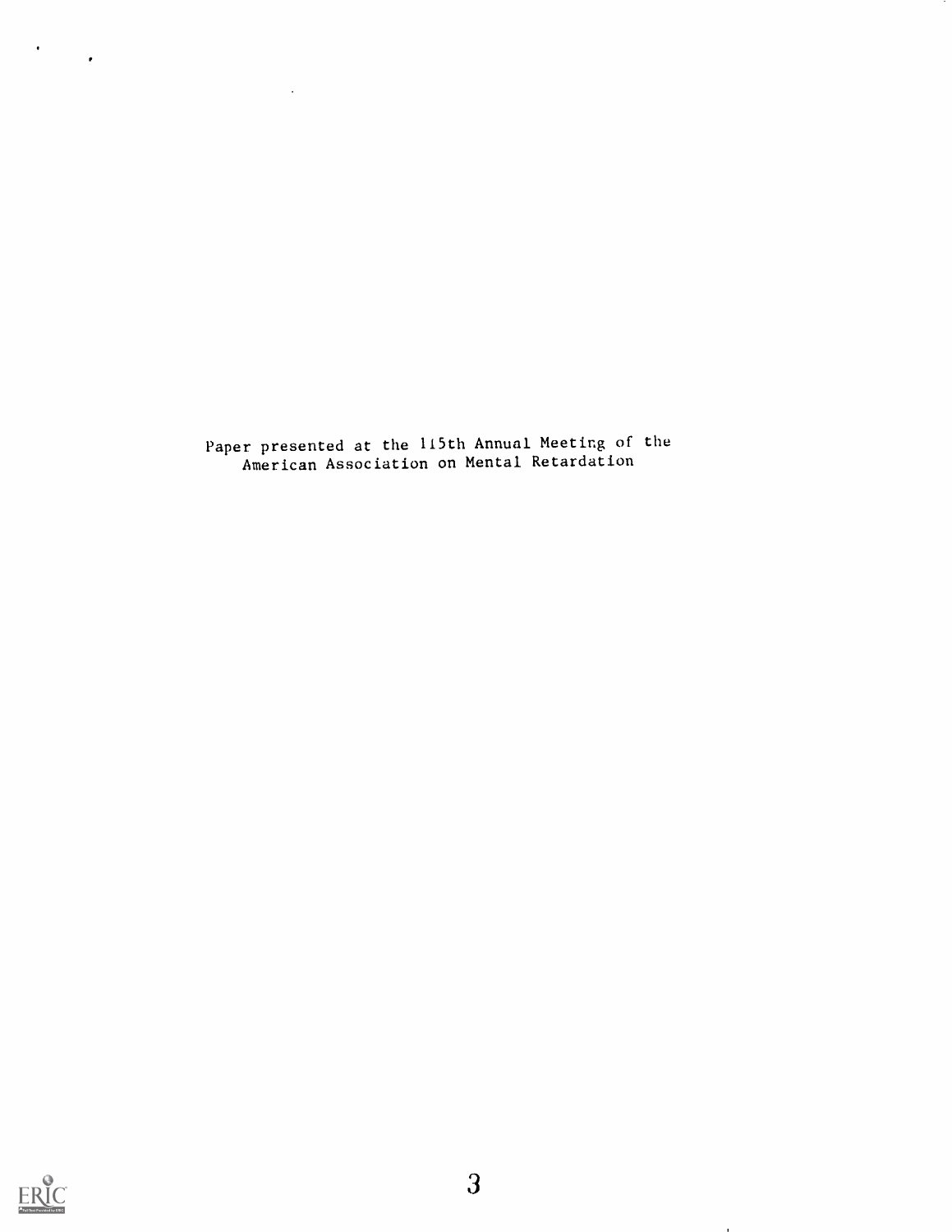Page 1

#### ABSTRACT

The incidence of sleep disturbance in children with mental retardation and various handicapping conditions (e.g., autism) has, wi..h some debate, been generally reported to be higher than in children without mental retardation. Sixty-one percent of a sample of children seen at an interdisciplinary assessment clinic were found to have some sleep problems, suggesting the need for professionals in the field of mental retardation/developmental disabilities to be informed of the cur rent literature. Some of this literature is reviewed, along with reports of case studies, which emphasize the need for an accurate discernment of which features constitute neurological phenomena and which may represent behavioral/learning problems.

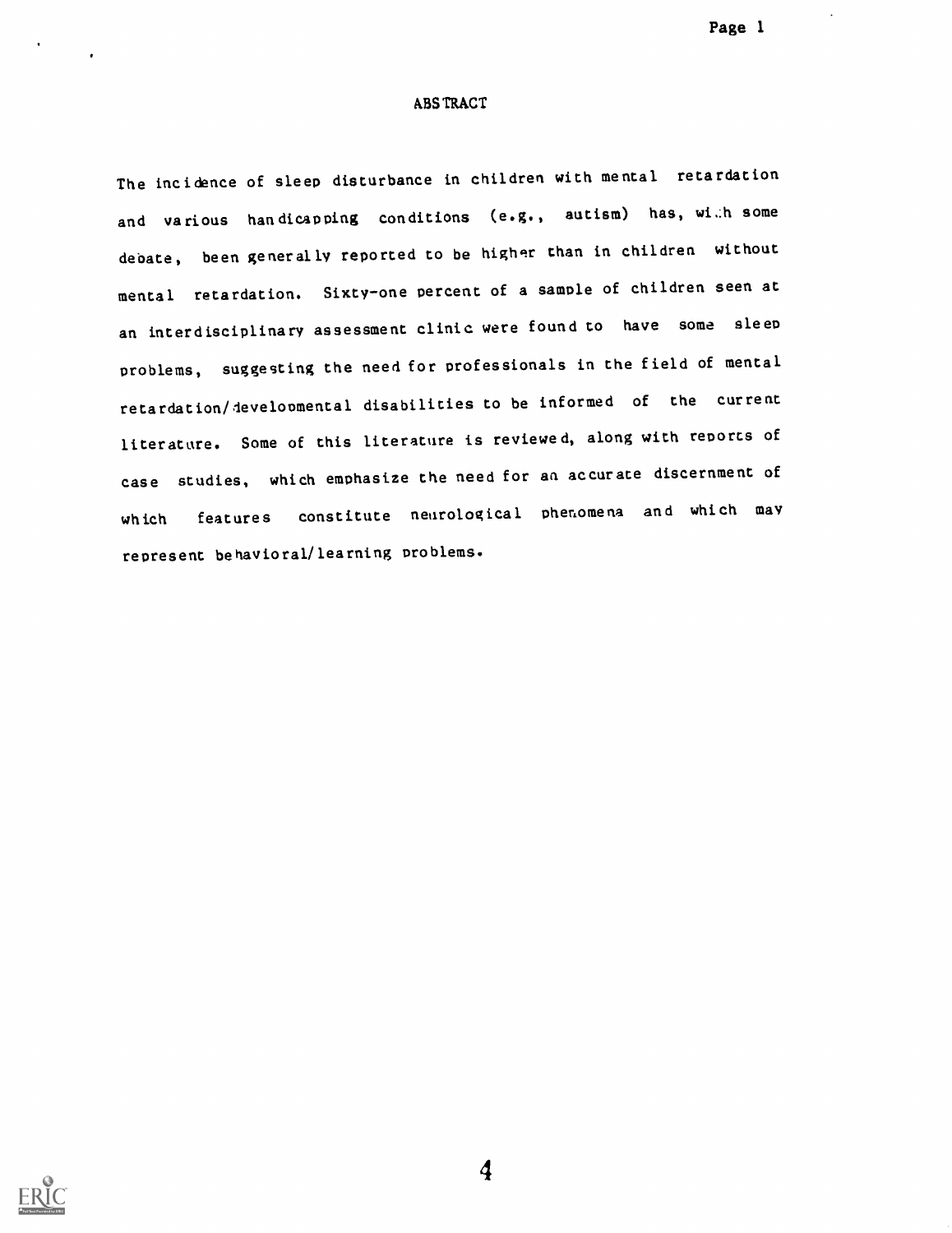Since the 1950's, pioneers such as Nathaniel Kleiman and William Dement have made major breakthroughs studying the physiology of sleep, leading to a plethora of normative data that has greatly aided the understanding of the stages of sleep and its disorders. Most major communities in the United States now have at least one sleep disorder clinic or laboratory, taking the investigation of sleep from the research arena to that of clinical application. Although the literature studying individuals with mental retardation and sleep disorders is somewhat less prolific, a growing body of information exists for theoretical and practical uses (Okawa & Saki, 1987). Sleep disorders, in their various forms, often become a concern for parents of children with mental retardation. An accurate discernment of what constitutes neur ological phenomena and what may represent behavioral/learning factors is critical in the process of understanding and treating them. The purpose of this article is to share some of this current literature and clinical experiences on the neurobiological and psychological aspects of sleep in children with mental retardation.

The incidence of sleep disorders in children with mental retardation is not well documented. One reason may be the lack of a universal, operational definition of sleep disorders. The debate about what represents pathological conditions and what may be normal aspects of the developing child arises, particularly when reports that <sup>15</sup> to <sup>35</sup> percent of young children show problems either resisting going to sleep or awakening during the night (Ferber, 1987). Whether we are merely talking about a disorder or an annoying part of early child development (which becomes extended in the developmenrally delayed individual) is



 $5\overline{)}$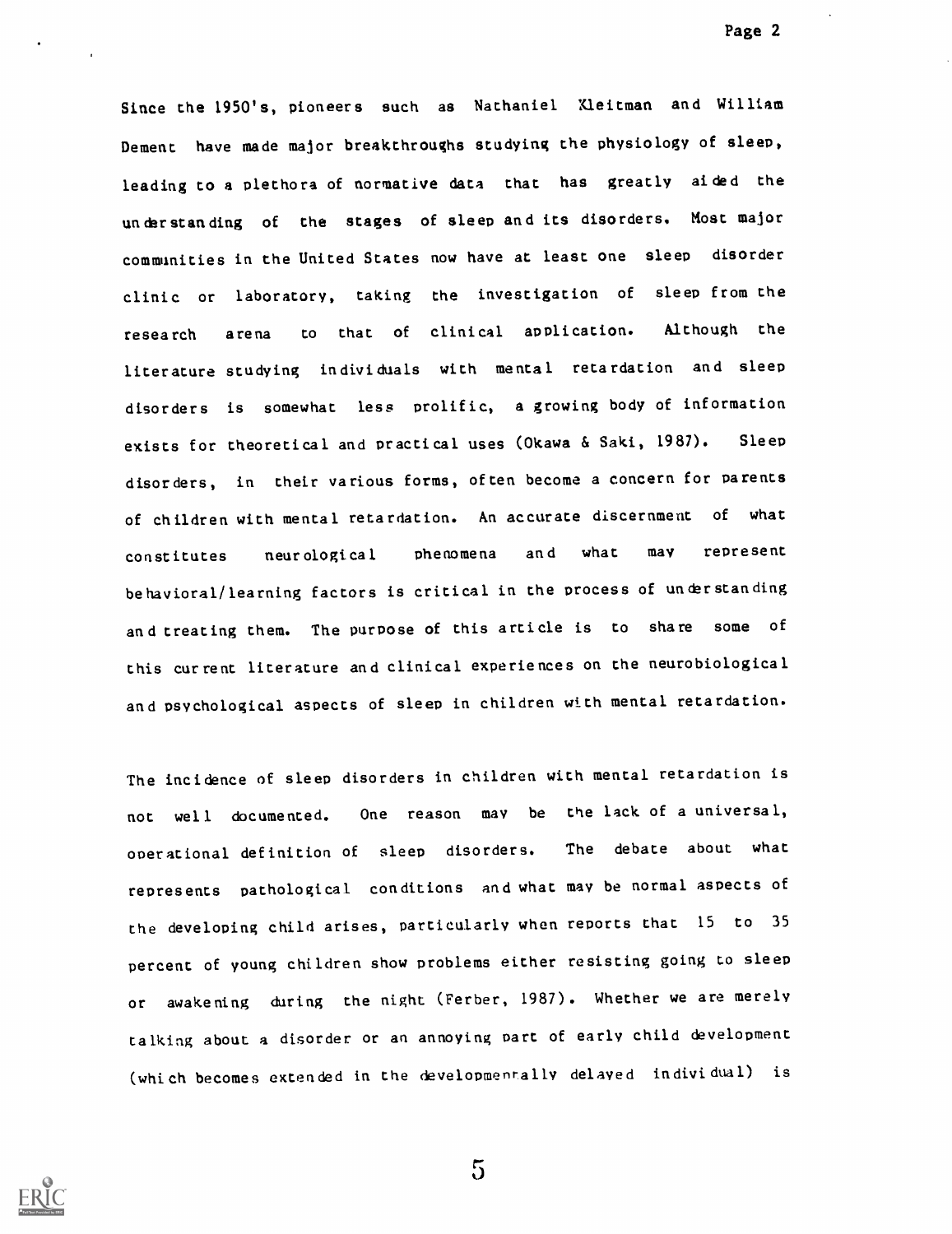Probably irrelevant to the parents fighting with their children at bedtime, and perhaps developing a sleep disorder of their own. A sample of children brought to a University-Affiliated Developmental Disabilities Program for an interdisciplinary assessment, some of whom have sleep difficulties, can possibly give an estimate of the extent of the problem. A random sample of 20 children, ages 2 to 13, resulted in 61% showing some level of sleep problems, according to Parent report during the Pediatric or Social Work evaluation. Sleep Problems were defined as children who either had trouble falling asleep or awakened at least twice a week over a period of four or more weeks. Thus, professionals in the field of developmental disabilities are challenged to be aware of the data and issues involved.

## Common Sleep Disorders in Children with Mental Retardation

A brief overview of some of the common sleep disturbances encountered by children with mental retardation will be discussed. Preferatory remarks are imperative concerning the need to have medical or physical aspects ruled out before one hypothesizes about Psychological Causes. <sup>A</sup> first analysis of any problem around sleep requires the medical assessment of whether a clear biological/physical etiology can be determined. Sverything from acute illnesses (e.g., ear infections) to respirator' obstructions need to be investigated. Undetected epilepsy and side effects from pharmacological interventions would also need to be considered. Assuming that these medical issues havu been ruled out, other factors interfering with normal sleeping can then be investigated.

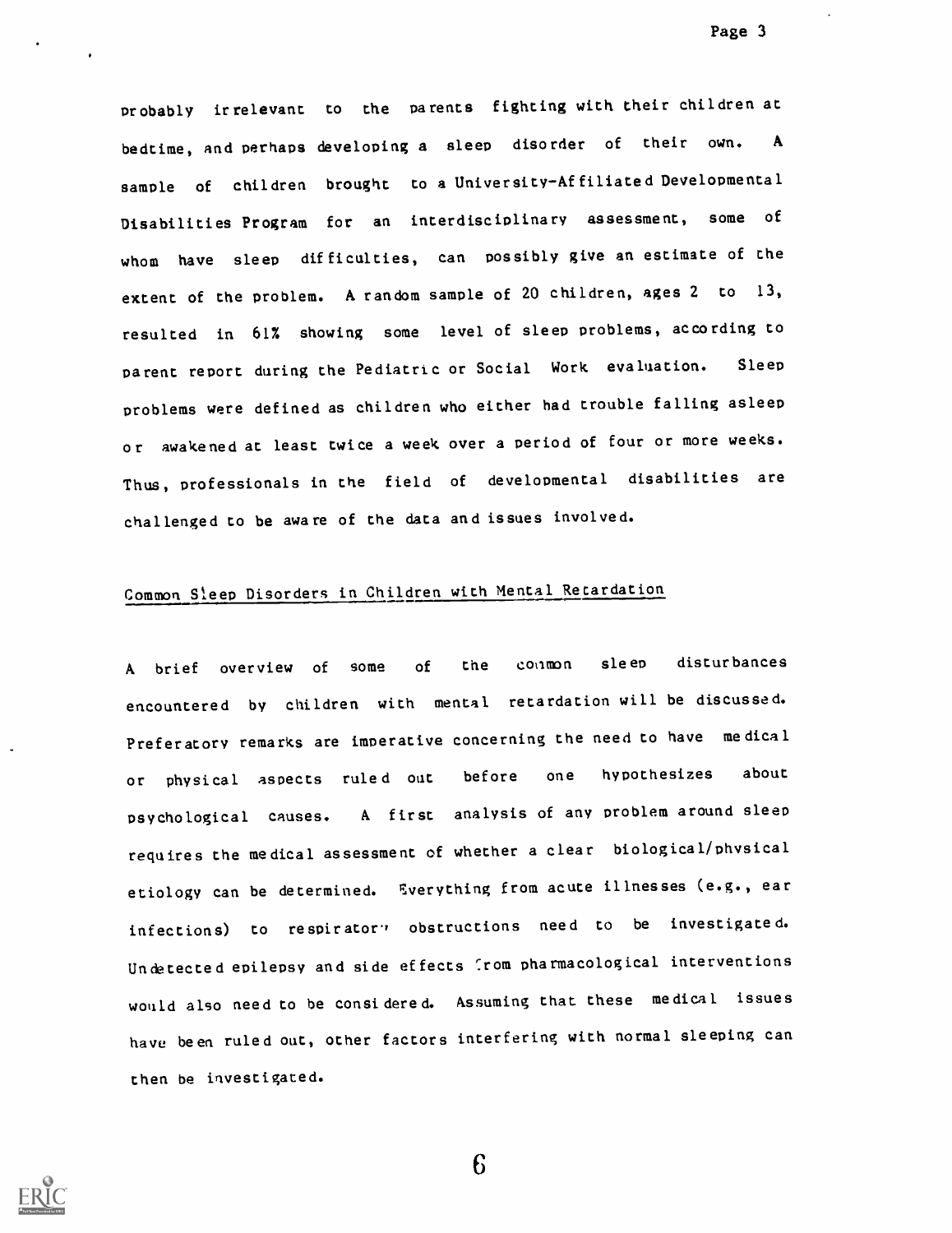Page 4

DIMS. A frequent type of sleep problem is categorized as Disorders Initiating and/or Maintaining Sleep (DIMS). complaining about multiple "curtain calls" or Whether a parent is the irritating ircumstances of a child who chroni cally awakens at 2 a.m. , in need of adult at tention, DIMS challenge the parent and clinician. Petre-Quadens (1972) reported that children with mental retardation generally showed shorter sleep time compared to children without mental retardation. Assuming that there is no medical aspect to account for the problem, difficulties in this area often involve failure of the child learning to in dependently fall asleep and/or return to sleep. This unlearned skill can be the result of poor and inconsistent limit-set ting, where the parents ' inability to be authoritative (Baumrind, 1984) leads to DIMS. Thus, the parent who inconsistently fol lows through on bedtime rules, is over/under firm in his limit-set ting, or simply becomes in dulgent in his expectations about where and when to sleep will create disruptions in a child's sleep onset and cycles. The good-intentioned parent who is regularly at tending to the oppositional or distressed child may very likely be reinforcing the maladaptive pattern. Intervention about the foun dations of behavioral management is likely best in these circumstances, rather than simply targeting the sleep issues as an interve ntion focus.

When maladaptive sleep habits have developed, yet the parents are otherwise effective limit-setters, the appropriate intervention recognizes the integration of biological and learning aspects.

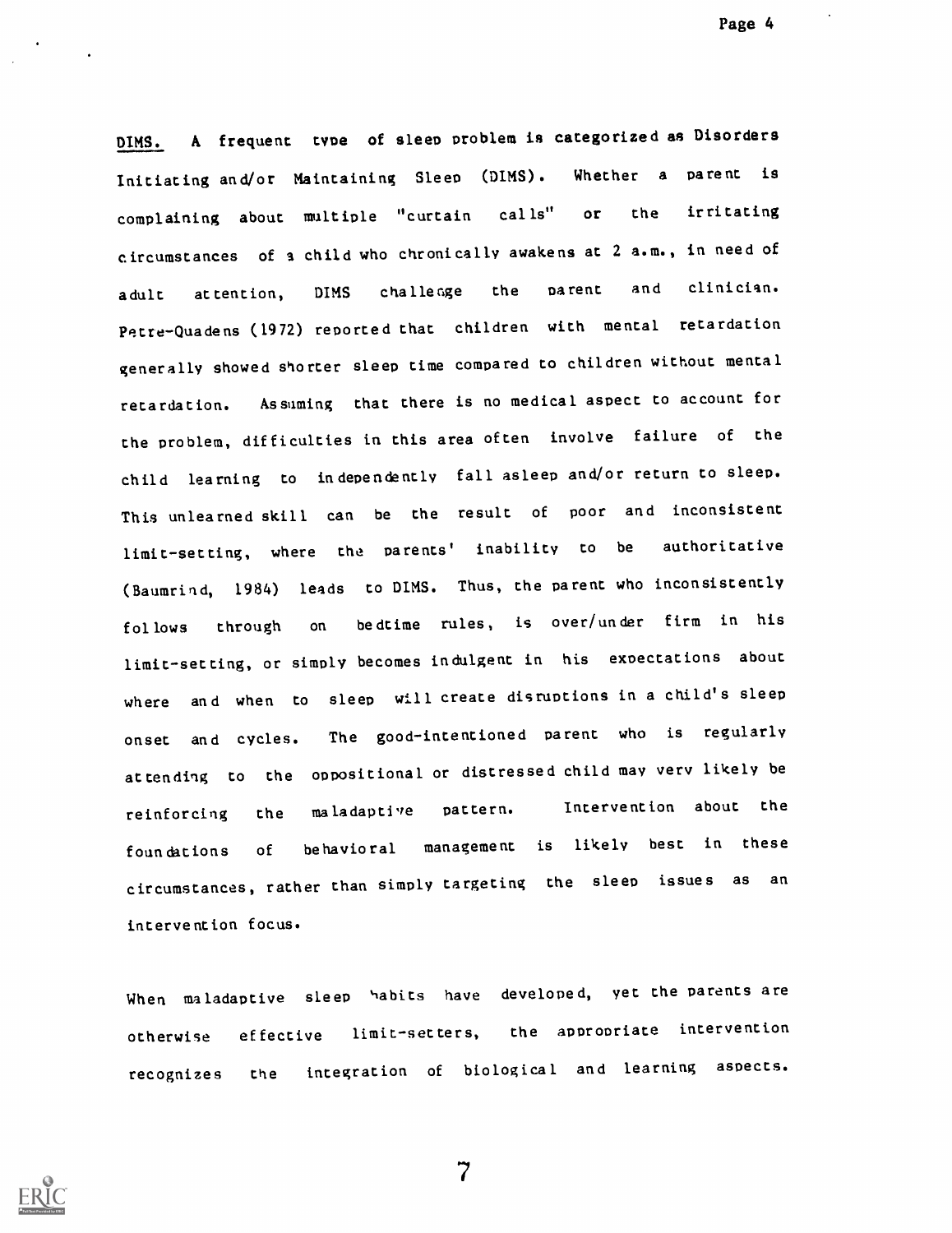Certainly, an understanding of the sleep cycle and circadium rhythms is tantamount to shaping appropriate sleep hygiene in children. Figure 1 shows the normal progression of sleer stages, which become regularly and properly sequenced for most children after the establishment of a consistent schedule of beginning and ending sleep. Children who are placed to bed at different times each night or must awaken at varied hours will not be able to estahlish the consistent pattern, required for the proper amount of important deep sleep and Rapid Eye Movement (REM) stages to occur. Excessive drowsiness during a subsequent day of shortened or distupted sleep may even lead to a late afternoon nap, which can further disrupt the sleep cycle as the body attempts to make up for the stages deprived, further affecting the sleep cycle. The implementation of a regular time for sleep onset and awakening allows the child's sleep cycle to be well integrated with his or her circadium rhythms, which will increase the odds of greater physiological preparedness for sleep and more regular cycles.

Establishing a consistent behavioral routine prior to sleep onset has also been found to be useful for facilitating the child's drowsiness and quick emersion into sleep. h sample of North American 2-1/2 years olds chowed that 90% have some form of a routine established before sleep (McFarlane, Allen & Honzik, 1954). Many of the routines and transitional objects act as conditioned stimuli to activate drowsiness, as they are regularly paired with the eventual onset of sleep. Curiously, some children with mental retardation will establish their own "rituals", using rocking behaviors or some other stereotypic resn, ses prior to falling asleep. A typical bedtime routine might

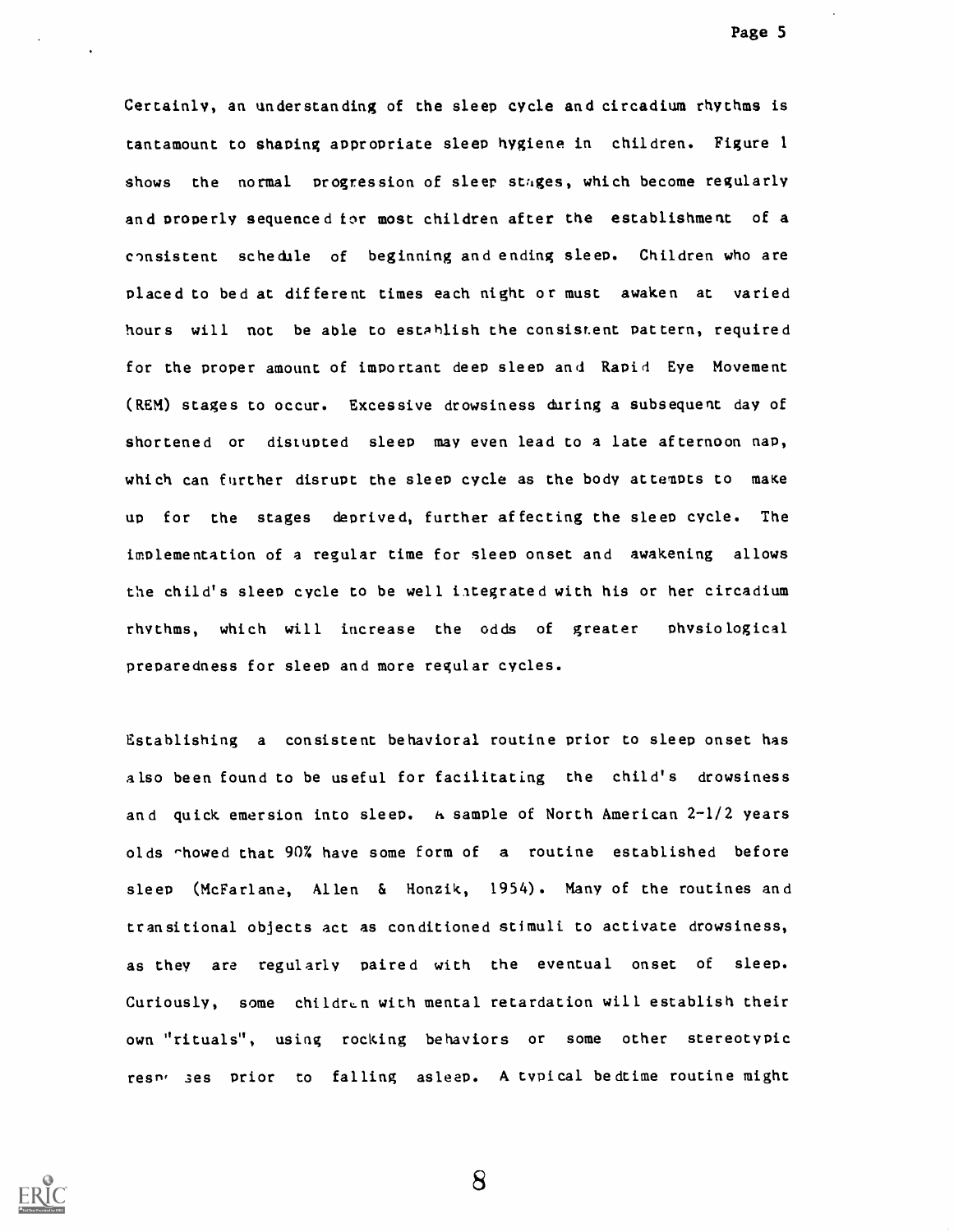l,



Figure <sup>1</sup> Sleep problems and the cycle of sleep. Different sleep problems tend to occur at different points in the sleep cycle. Whereas sleepwalking and night terrors are associated with deep, non-REM stages of sleep, nightmares are associated with the heightened dream activity of REM sleep. (From Weitan, 1989)



 $\mathbf{r}$ 

 $\bullet$ 

 $\sim 10^{-11}$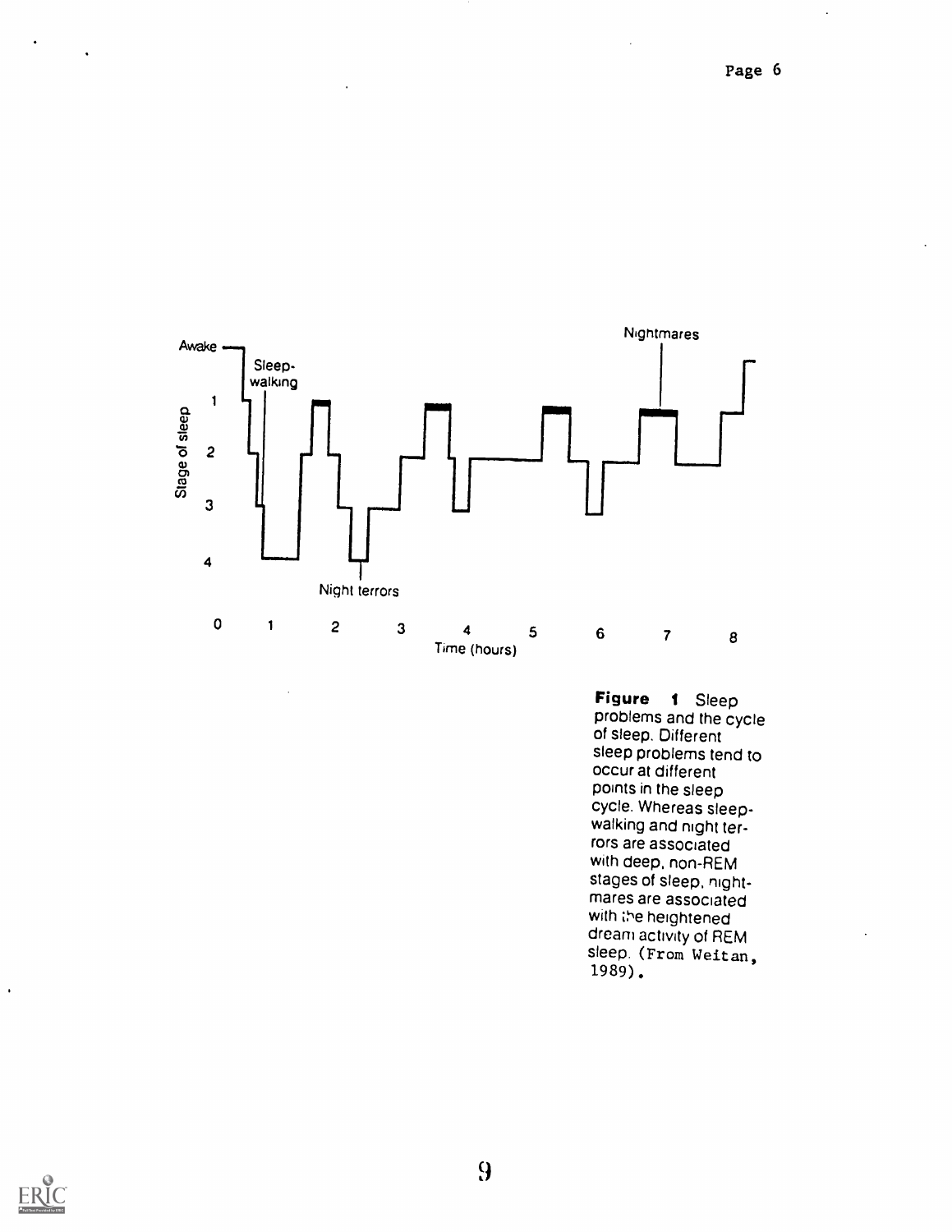involve a snack (i.e, preferably a milk product), toileting and bathing activities, reading several books, and prayers/singing songs while in bed. These events become a predictable pattern that helps the child during this transition period, and similarly pairs the events with the drowsiness for establishing proper conditioning. Parenthetically, built into this routine are a number of privileges, which can be used for leverage when the child begins to stall or become noncompliant. For example, the warning that a loss of one of the books or <sup>a</sup> song conditional upon either the child getting out of bed or failing to brush teeth, can be used and followed through upon to elicit greater compliance.

One 5-year-old child with autism and mental retardation was observed in a Diagnostic Classroom at our center for a period of 10 weeks, during which <sup>a</sup> pattern of daytime drowsiness was noted. Contacts with the mother indicated that he had recently begun to show severe problems going to sleep at night. Assessment at <sup>a</sup> local sleep disorders laboratory essentially diagnosed the mother's recent hospitalization, for the birth of a child, to have likely been the precipitator that disrupted his routine. Even when she returned to the home and reinitiated the previous schedula, he was not able to reestablish his prior pattern of sleep onset very quickly.

Curiously, while transition obiects or comfort articles can be made Part of the bedtime routine, some researchers have discussed the use of <sup>a</sup> pacifier to be contraindicated (Ferber, 1987). Particularly in a child beyond age 2, the sucking on the pacifier requires effort that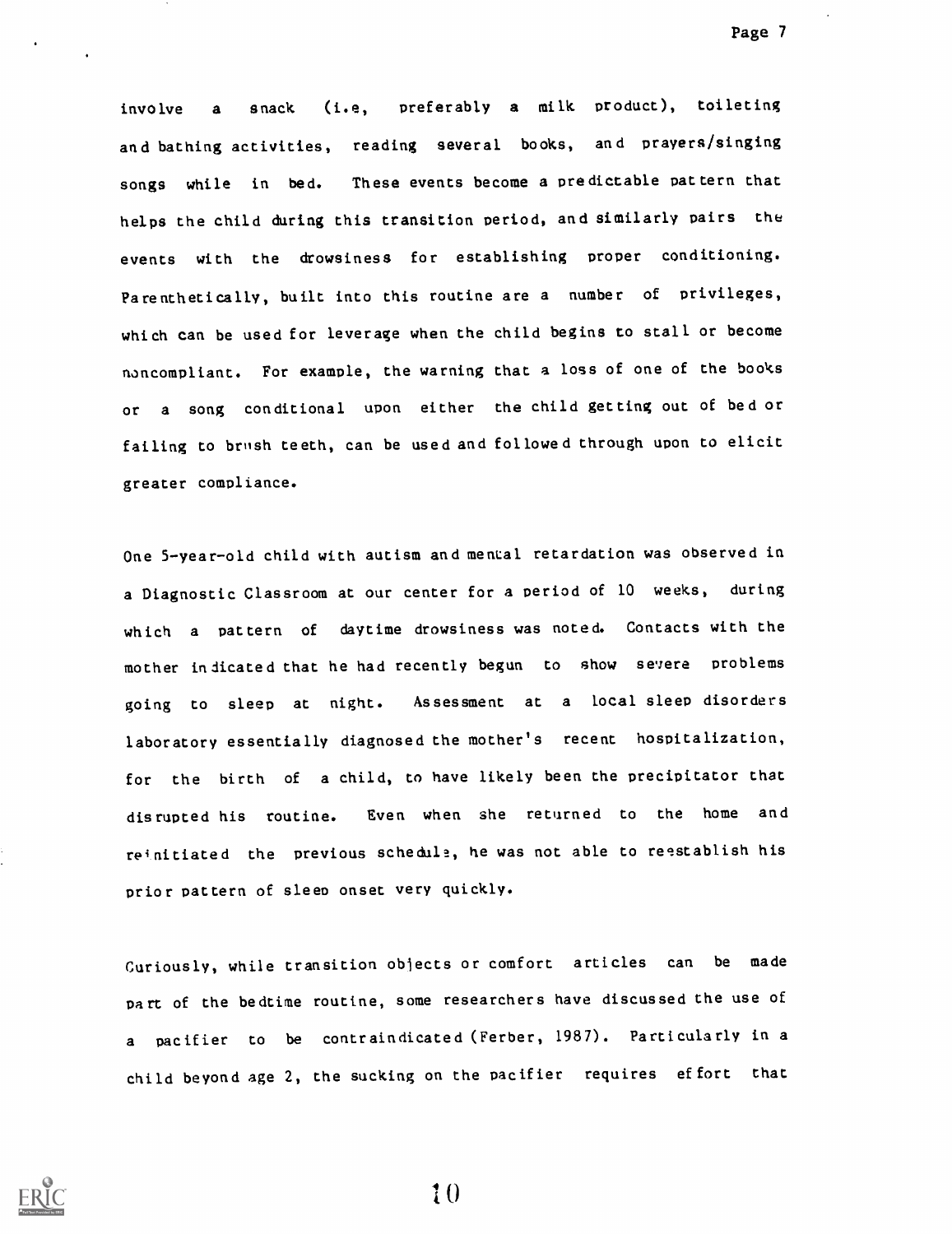can maintain arousal so as to delay sleep. Also, the onset of deeper sleep stages will usually stop the sucking, which leads to arousal and awakenings that become "pacifier patterns" which in disrupt the normal acquisition of the sleep stages.

Awakenings during the night, apart from those precipitated by sleep apnea, can be fairly normal. The awakenings usually occur in between stage 2 and REM sleep (see Figure 1) and most children beyond a certain age will return to sleep on their own. A clinical interview should seek to determine whether the awakenings appear to be of a primary or secondary nature. Primary awakenings occur with ch<sup>il</sup>dren who have never had a sustained period of at least a month where they are able to remain asleep for the entire evening without adult intervention. Those with secondary awakenings are children who show an acute period of requiring parent assistance to help them return to sleep. While the primary types are typically a result of learned and/or medical factors, the secondary types are very often paired with acute stressors or situational variables. Depression, anxiety, an acute cold, or distress from changes in one's daytime routine or sleep schedle are pussible causes for secondary awakenings.

The typical process to help one learn to fall asleep involves a gradual and systematic shaping of the child to remain in bed and learn to return to sleep. Eight to nine-month-old infants can usually learn within a few days or weeks to "cry it out" as they become reassure d with increasing time intervals without being picked up. The older child with mental retardation becomes somewhat more challenging because

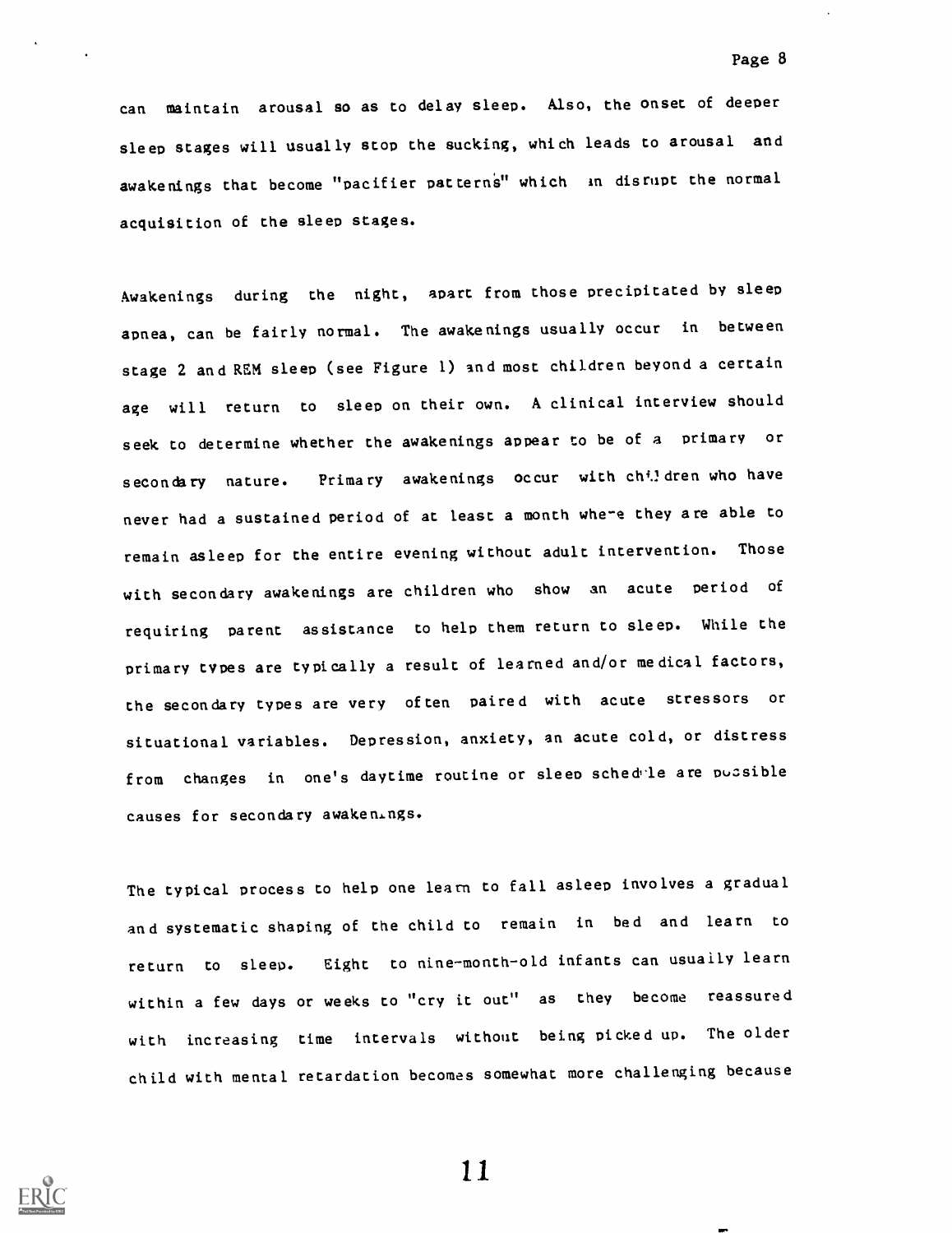of their ability to come out of bed, yet the parints' consistent insistence for the child to remain in bed can often gradually condition the return to sleep. Some of the cases have required installation of door locks from the outside of the bedroom in order to prevent nighttime roamings.

An example is an 8-year-old male, with moderate mental retardation and deleted material on the 17th chromosome, who had primary awakenings on the average of two to three times per week. He would usually be awake around 1 a.m. and sometimes not return to sleep until <sup>5</sup> a.m. The parents had installed a lock to prevent the nighttime roamings, which had usually been reinforced by "raids" of the refrigerator. They would otherwise be up with him in order to stop the protests which were feared would awaken the rest of the family. No special sleep laboratory studies were needed, as further probing revealed that the father would typically return to the mobile home from his night job at around 12:30 a.m., likely awakening the boy in between stage <sup>2</sup> and REM transitions. Also, the boy was often permitted to play video games upon awakening, giving the awakenings an incentive value. When asked whether his protests were ever allowed to continue without adult intervention, his mother indicated that they had and he returned to sleep af ter 1 to 1-1/2 hours. She had apparently seen this one trial as <sup>a</sup> failure, without the knowledge that several days or weeks of ignoring his awakening would likely help him learn to remain in bed.

Wing (1966) described the irregular sleep/wake patterns in children with autism, and Howlin and Rutter (1987) reported on the high

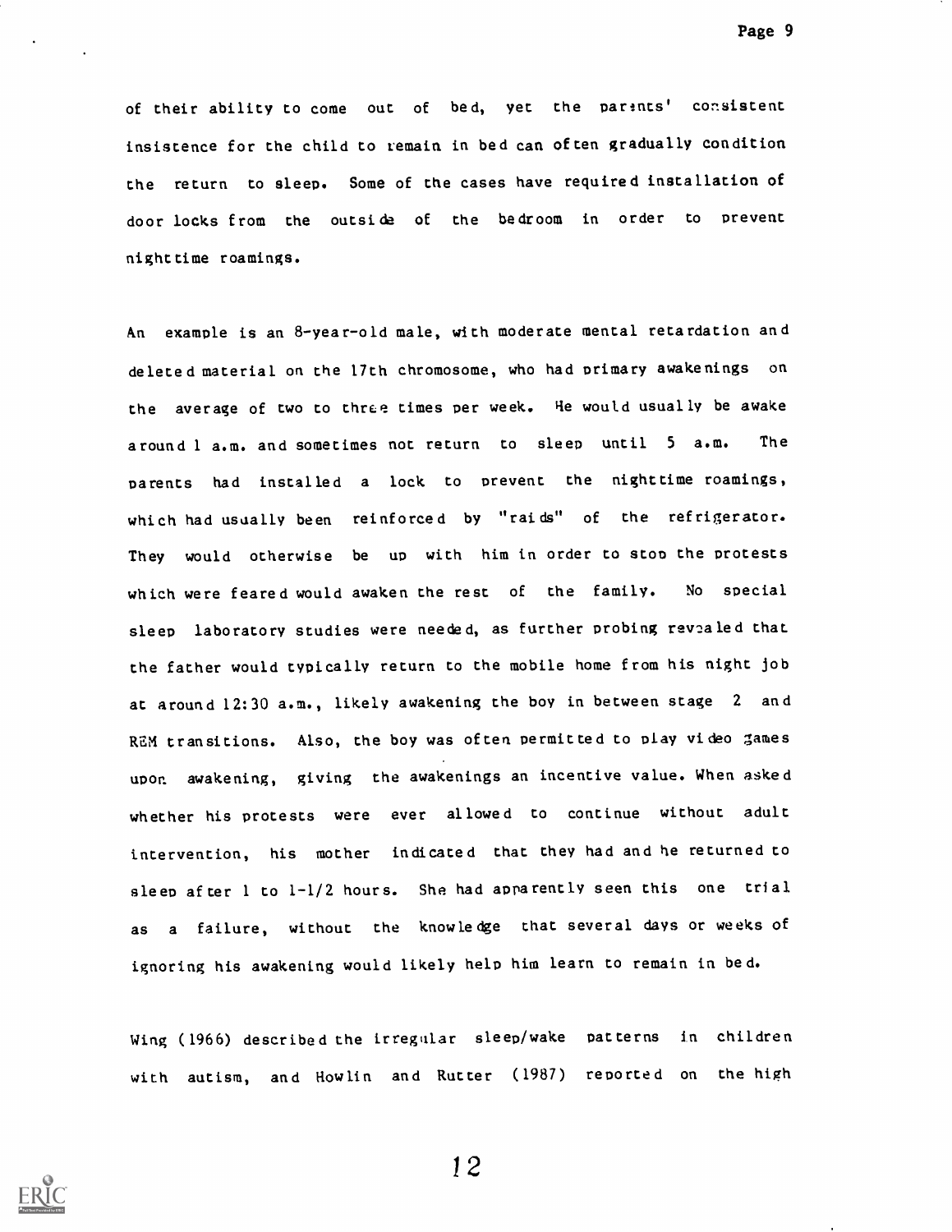frequency of children with autism who have either problems with sleep onset or primary awakening problems. Whether the origin lies in disturbances within the Reticular Activating System (Rutter, 1979), is related to the child's general resistance to change, or simply the result of problems of parents in communicating limits is not clear. However, learning can be faciliared with many of the children so as to improve their sleep hygiene and greatly reduce the parents' stress. Grade change methods, where systematic gradations of improvement are shaped, have been reported as a method of reducing sleep problems in children with autism (Howlin & Rutter, 1987).

Nightmares Versus Night Terrors. Sudden awakenings by the child, often in the form of screaming out in a panicked fashion, may be another concern of many parents. The critical distinction for the clinician becomes knowing whether the child is having a bad dream (i.e., nightmare) or night terror. These two different phenomena require different parental responses.

The nightmare involves a bad dream, and is a REM-stage phenomenon (see Figure 1). These usually occur during the latter part of the sleep cycle, when REM-sleep is more prevalent. The child typically does not awaken, but these fearful or sad dreams are later recalled. Parents can usually assuage the child by allowing the dreams to be repeated and to provide empathy while reflecting the child's feelings. Although studies have suggested less REH-stage duration in individuals with mental retardation (Castaldo, 1969), persons with mental retardation still have bad dreams. Verbal deficiencies may often

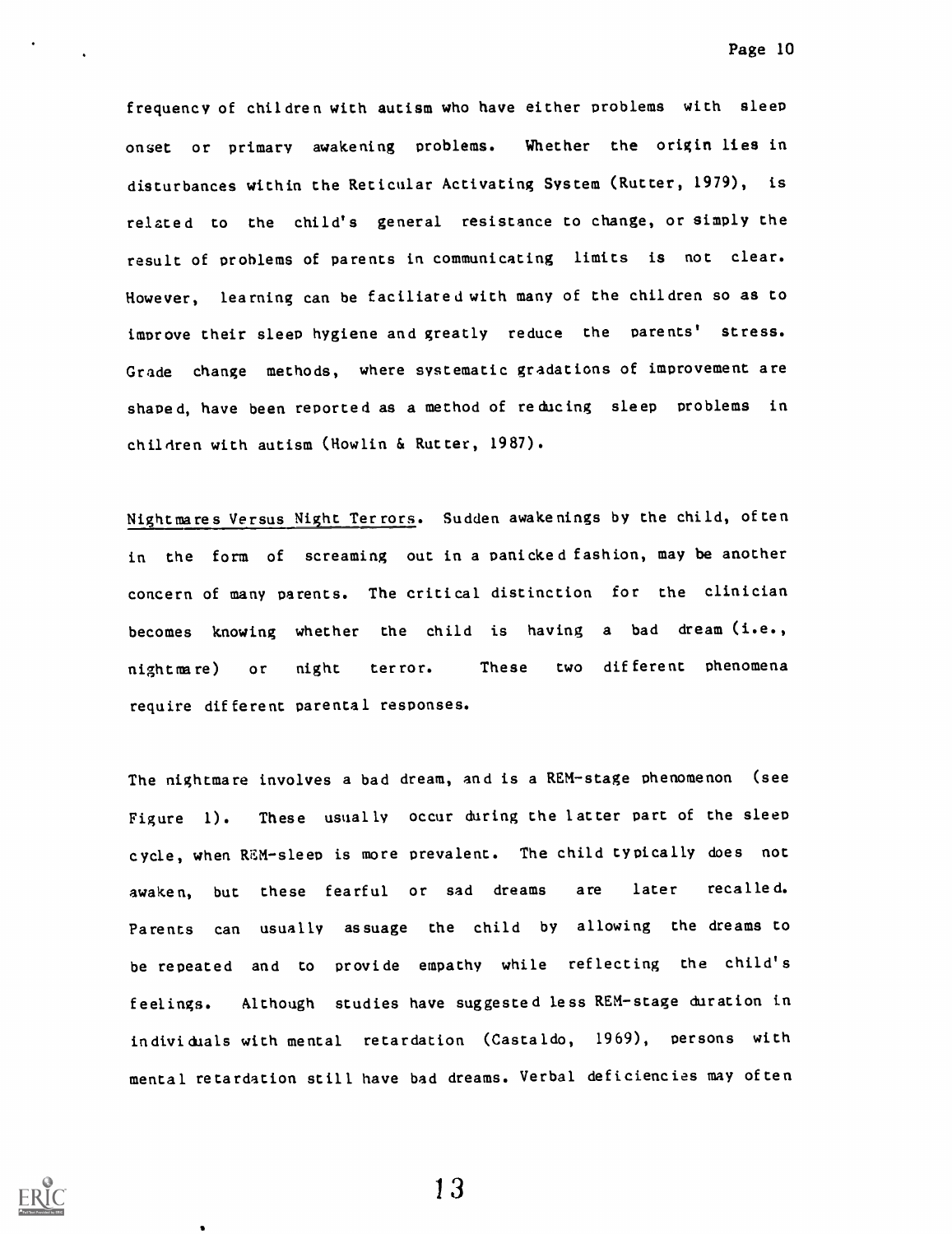Page 11

preclude their reporting, however.

The night terrors are an arousal disorder, also called Pavor Nocturnus. They are a Non-REM (NREM) phenomena, usually occurring between the stages 3 and 4. While images are sometimes reported by the children who experienced a night terror, no true dream 'as occurred. Approximately 25% of children up to about age 5 are reported to have night terrors (Guilleminault, 1987), suggesting that they are somewhat of a common occurrence in early childhood. They usually occur during the first third of the sleep schedule, when the deeper stages of sleep are more frequent. The person is not actually awake, but encounters a sudden arousal that can involve crying, screaming, flailing of the body, and apparent panic. As frightening as these are to parents, the child is usually not in much distress, and simply needs to only be Protected from physical harm. The child does not need to be awakened, and does not need to "work through their bad dream". Attempts to elicit the bad dream usually only lead to understandable irritation and disruption from zhe child, who merely needs to resume the sleep cycle.

Excessive Sleepines s/Sleep Stage Abnormalities. A medical investigation is once again needed, whether the individual is showing excessive sleepiness during the day or oddities at sleep onset. Sleep apnea, more commonly called obstructive sleep apnea syndrome (OSAS), needs to be analyzed in order to determine whether episodes of breathing interruptions are leading to awakenings and diminished deep sleep from occurring. Sleep apnea can be a central type, also called diaphragmatic, as it implicates difficulties within the central system

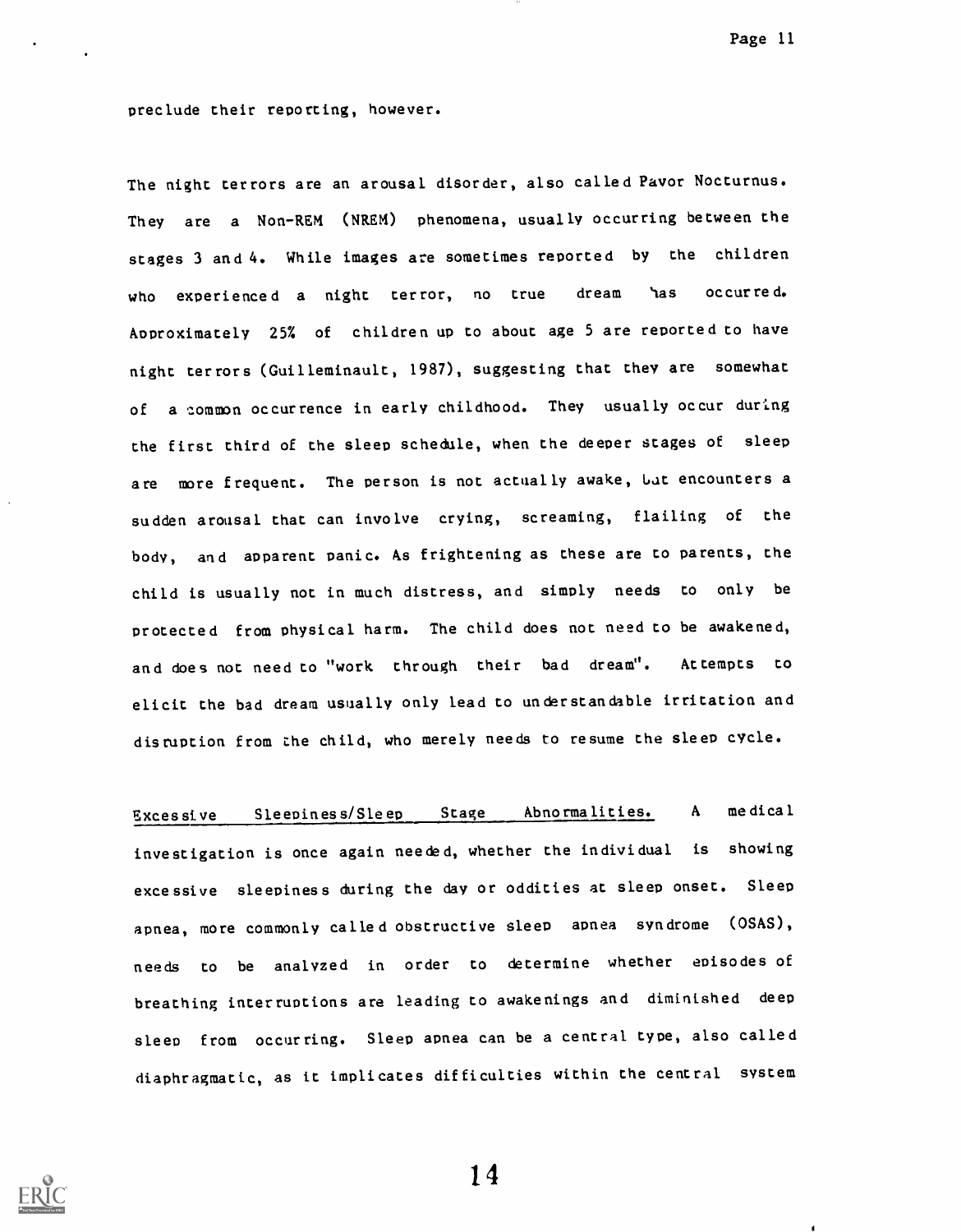that interfere with respiration. This type will usually occur in infants, and seems more common in those with prematurity or suspected CNS dysfunction. The obstructive apneas are felt to be the result of some respiratory obstruction, such as enlarged tonsils and adenoids. Individials with excessive weight, such as is common in children with Prader-Willi syndrome, often have obstructive problems because of their weight or other factors leading to nocturnal respiratory difficulties.

Environmental factors may also contribute to disrupted sleep and daytime drowsiness. A moisy home may be disruptive to the sleeping individual, even if they are not completely awakened. One's sleep cycLe is often disrupted by abrupt noises (e.g., aircraft, roommate souads, snoring). White noise/sound attenuators, such as the use of a fan, can often be effective in preventing the intermittent sounds from being processed by the central nervous system.

The problem of sleep-onset REM stage arises in some children with mental retardation, often producing various responses. As Figure 1 shows, REM stage sleep should not be occurring until about 60 to 90 minutes after sleep begins. Even though the brain waves of stage 1 and REM stages are very similar, the increased physiological arousal and rapid eye movements of REM-stage sleep greatly differentiate it from stage <sup>1</sup> sleep. Individuals who begin sleep with REM might ostensibly be thought to simply be able to enjoy dreaming right away instead of having to wait. While this may be the case at times, the increased arousal can also be a hindrance to sleep onset. Furthermore, there are other children whose parents report fearfulness about the children

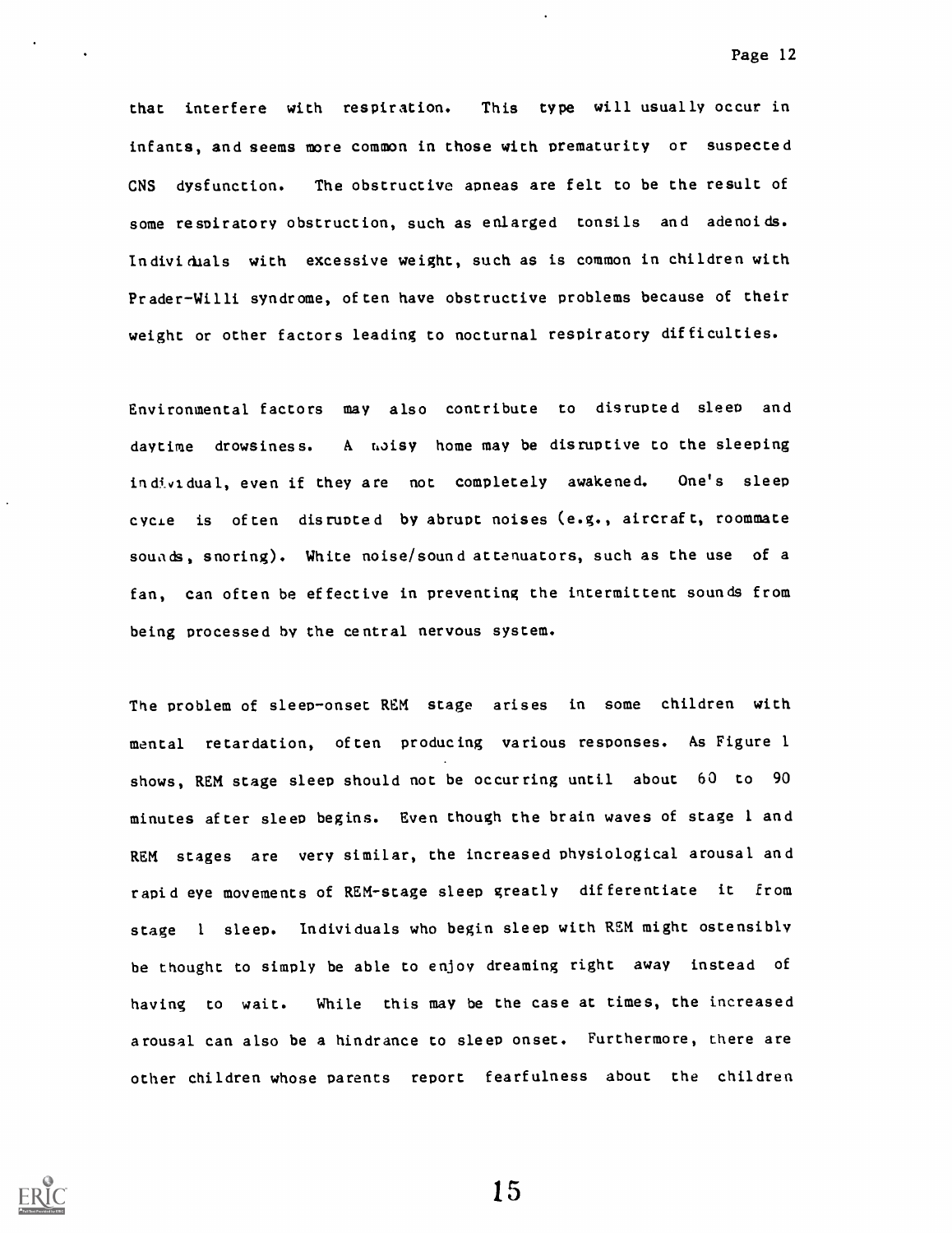going to sleep because they have experienced a form of hallucinations, called hypnagogic imagery/sounds (Navelet, Anders, & Guilleminault, 1976). These are felt to be related to the brain's abnormal entry into REM-stage sleep upon sleep onset, where a mixture of wakeful and dream phenomena is occurring. In a sense, the children might be half-asleep and half-dreaming, so that the "big bear...bugs...scary monster" that they say they have seen is actually perceived by the child. The child who suddenly has become aroused and reports these occurrences right at sleep onset has likely not had a true nightmare or night terror, but hypnagogic imageries. Reassurances that their mind is playing tricks on them and letting them see that the images or sounds are not actually there (e.g., turning the lights on) is far better than trying to dismiss the sightings or just saying that they've had a bad dream. Hypnagogic imagery may occur on occasion in young children within the normal population, may be a sign of narcolepsy, or may be the result of sleep apnea. Any disruptions in the sleep schedule may also lead to the central nervous system a:tempting to quickly replenish the deprivation, with REM and stage <sup>4</sup> sleep stages showing priority treatment by the CNS.

Knowledge of this phenomenon can help in differentiating between a sleep disorder and schizophrenia. One such case was an 11-year-old girl with mild mental retardation, who reported the sighting of angels who "kept coming at" her. The concern about the onset of psychoses led to her evaluation at our Center, and it was during separate interviews with her and her parent that "the angels" were determined to occur only at night when she was beginning to fall asleep. This supported the

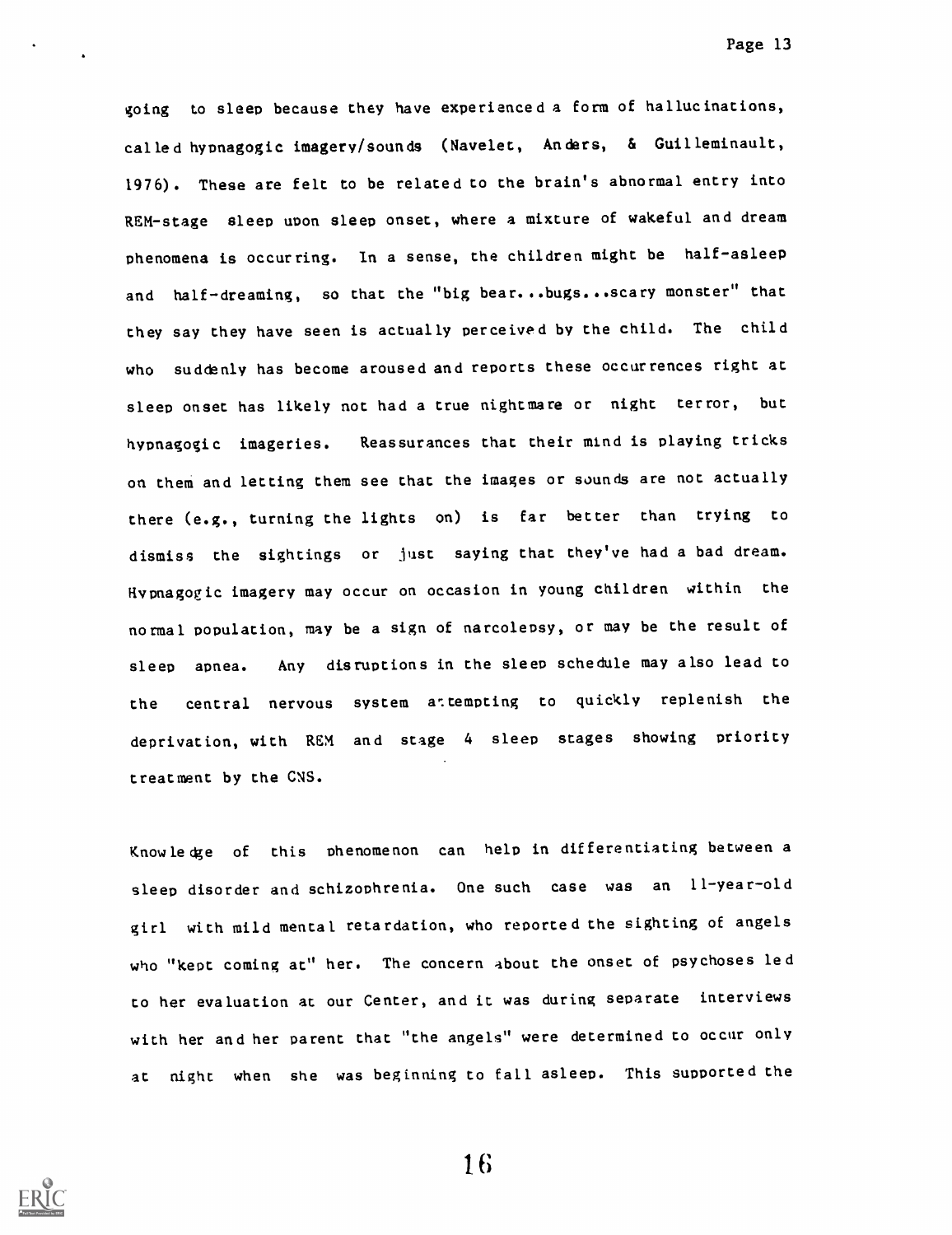impression that she was exteriencing hypnagogic imageries instead of signs of a thought disorder.

### Conclusions

While only the tip of the iceburg of various sleep disorders in children with mental retardation has been covered, it is hoped that a few of the primary issues have been highlighted. Certainly, one could cover additional rela:ed Droblems from teeth-grinding to nocturnal enuresis. Several overriding factors must be emphasized whenever investigating problems around sleep. Tne issue of the importance for a careful interview and history-taking in the assessment must be acknowledged. Sophisticated equipment will never supplant the need for simply gathering a detailed account of the problem and related information. The clinician's knowledge of the data that currently exists in the field is also imPortant in order to know which questions to ask and how to interpret the information obtained. Finally, the assessment and treatment of ileep disorders is probably best done within an interdisciplinary context, with clinicians from the different disciplines offering the technology and expertise within a problem-solving framework.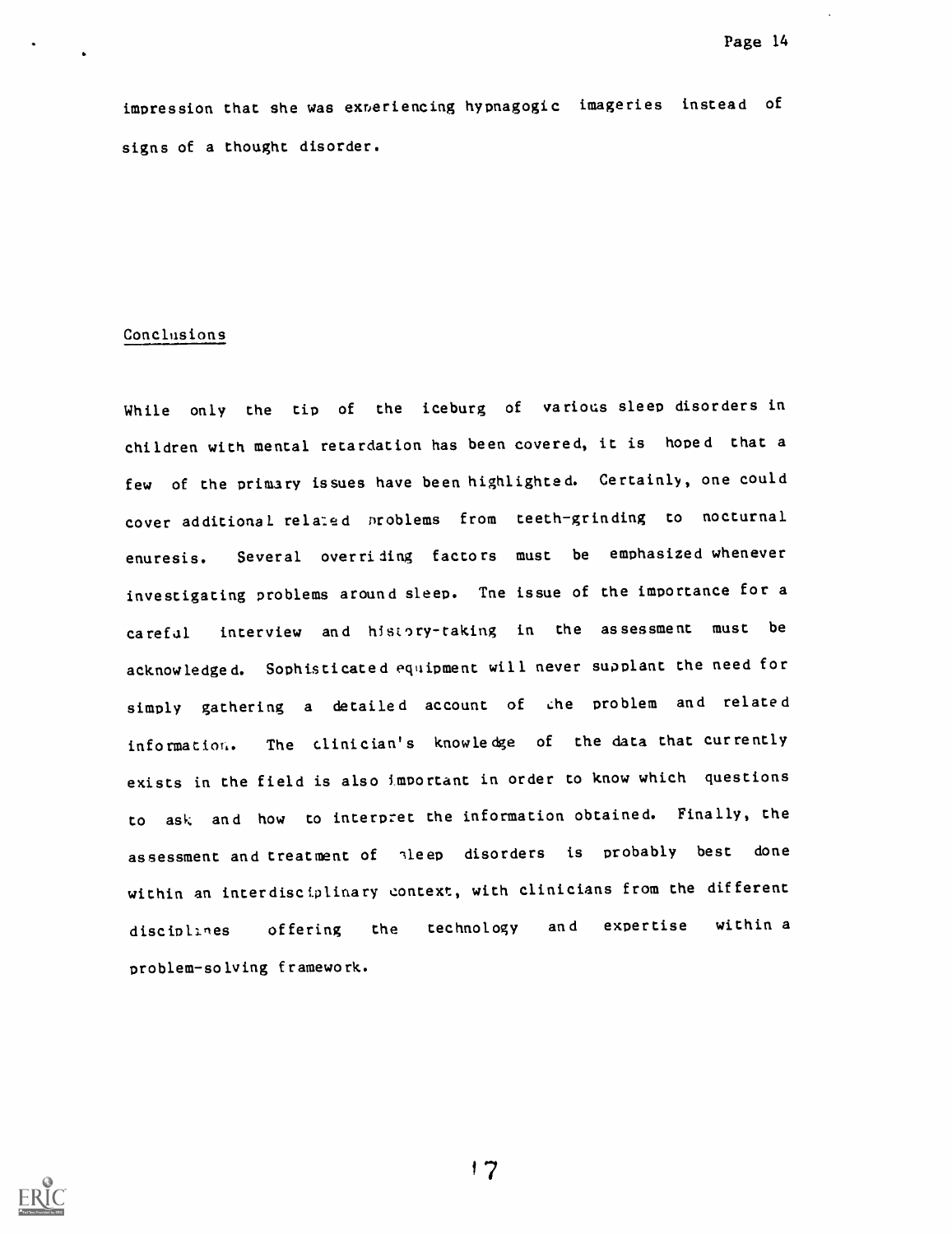### Rcferences:

- Baumrind, D. (1984) Family Socialization and developmental competence project (FSP). Paper presented at the Program in Social Ecology, University of California, Irvine.
- Cascaldo, V. (1969). Down's Syndrome: A study of sleep patterns related to level of mental retardation. American Journal on Mental Deficiency, 74, 187-190.
- Ferber, R. (1987) The Sleepless Child. In Guilleminault, C. (Ed.), Sleep and its disorders in children, New York: Raven Press
- Guilleminault, C. (1987) Narcolepsy and its differential diagnosis. In Guilleminault, C. (Ed.), Sleep and its disorders in children, New York: Raven Press.
- Howlin, P. & Rutter, M. (1987). Treatment of autistic children. Chichester: John Wiley & Sons.
- McFarland, J., Allen, L. & Honzik, P. (1954) A developmental study of behavior problems of normal children between 21 months and 14 years. Berkley: University of Calilfornia Press.
- Navelet, Y., Anders, T. F., & Guilleminault, C. (1976). Narcolepsy in Children: In Guilleminault, C., Dement, W.C., & Passonant, P. (Eds) Narcolepsy, New York: Spectrum.



S